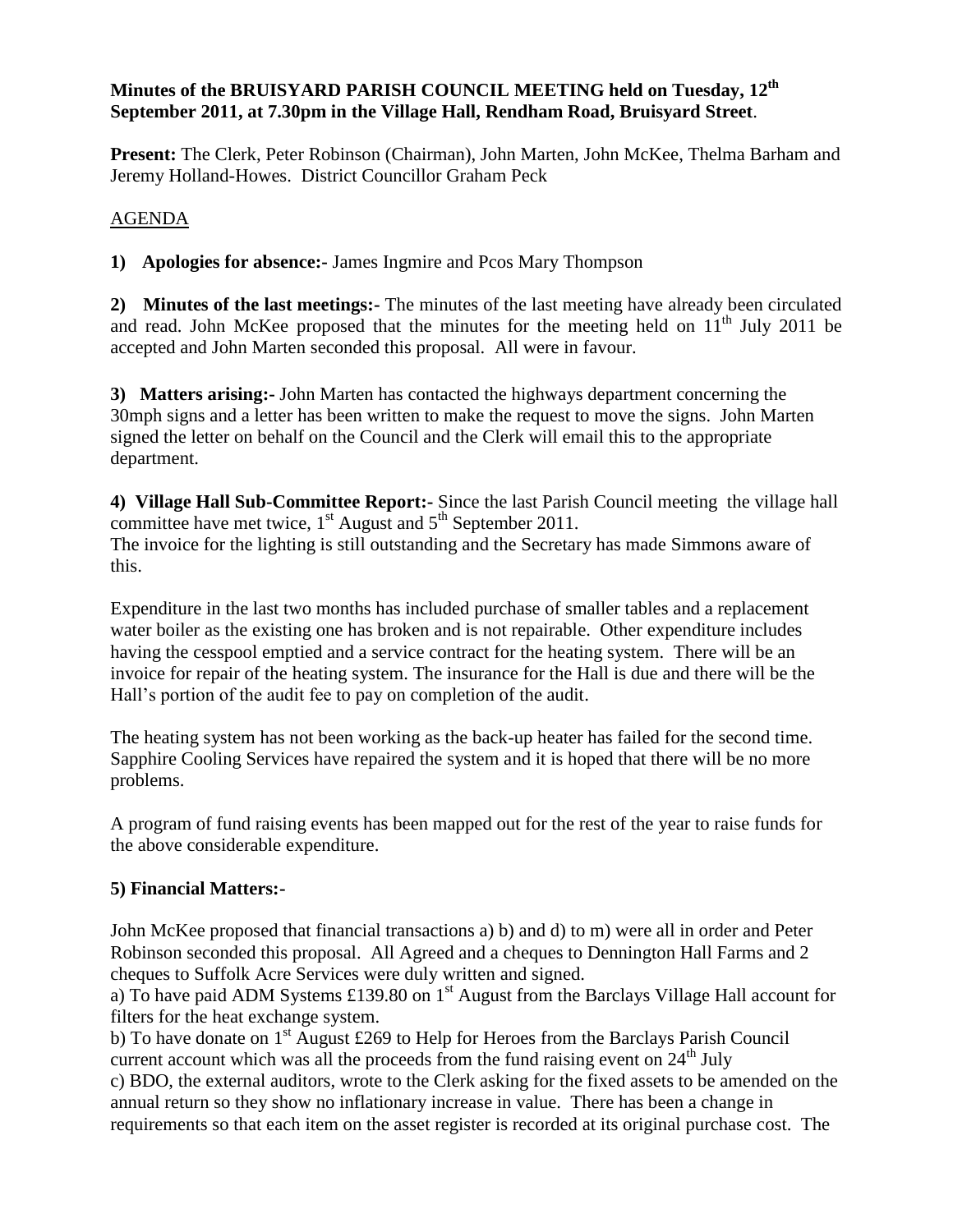clerk has amended the supporting statement for 2010/2011 accordingly and circulated a copy to all Members. Thelma Barham proposed that the amended statement be accepted by the Council and Jeremy Holland-Howes seconded the proposal. All agreed and the Chairman and the Clerk signed the amended statement.

d) To have refunded to David Smith £280.72 from the Barclays Village Hall account on  $20<sup>th</sup>$  July for the purchase from Nisbits of 6 tables

e) To have refunded to David Smith £312 the Barclays Village Hall account on 16th August for the purchase of a new water boiler from Commercial Equipment Direct.

f) To have paid £50.40 to the Performing Rights Society Ltd from the Barclays Village Hall account for the right to play music.

g) To have paid by direct debit to E-on for village hall electricity £15.37 on 1<sup>st</sup> August and £29.61 on  $25<sup>th</sup>$  August from the Barclays Village Hall account.

h) To pay Suffolk Acre Services £331.67 from the Barclays PC account for the PC insurance and £505.77 from the Barclays Village Hall account for Village Hall buildings insurance.

i) To pay Dennington Hall Farms £10 from the Barclays Village Hall account for the Village Hall car park rent.

j) To have paid £320 to A.A. Turner from the Barclays Village Hall account on 30th August to empty the septic tank at the Village Hall.

k) To have reimbursed £70 to Mrs Brooks from the Barclays Village Hall account on 15th August as refund of the deposit for hiring the hall.

l) To have paid £100 to Suffolk Coastal District Council from the Barclays PC current account on 29th July for election expenses.

m) To have paid £132 to Sapphire Cooling Services Ltd from the Barclays Village Hall account on  $6<sup>th</sup>$  September for the heating service contract for the year.

n). Santander accounts:- When statements were received by the Clerk stating a zero balance on the accounts she wrote a letter to Santander closing the current and the reserve accounts and asked for any interest from the reserve account to be transferred to the Village Hall account, this amounted to 6p.

The change of mandates forms for the Barclays bank accounts were completed and sent off over a month ago but John Marten, Thelma Barham and the Clerk have not received written confirmation implementation by the bank. The clerk will follow up on this matter.

**6) Park:- a)** John Marten reported that the grass has been cut 4 times since the last meeting. The rate of growth is now slowing up but it will require cutting for another  $4 - 6$  weeks.

**b)** A friend of James Ingmire, Paul Ferguson, has contacted the Chairman and offered, as a wedding present to James and Petra, to pay for the purchase of the red oak to be planted for the Queens Jubilee. A cheque for £145 has been received to purchase a 3.5 meter tree. The tree will be purchased from Crown Nurseries and planted in November to give it time to settle in before spring. A plaque to commemorate the Queen's Jubilee and the marriage of James and Petra will be arranged next year. John Marten will contact Crown Nurseries as to the availability of the tree and get a quote for them to planting it. John will assess the problem of planting the tree and if possible it will be carried out by the Members.

John Marten on behalf of Bruisyard Parish Council applied to the Woodland Trust for one of their Community Tree Packs which comprises of 105 hedging plans and an oak tree. He will hear in October if the application is successful.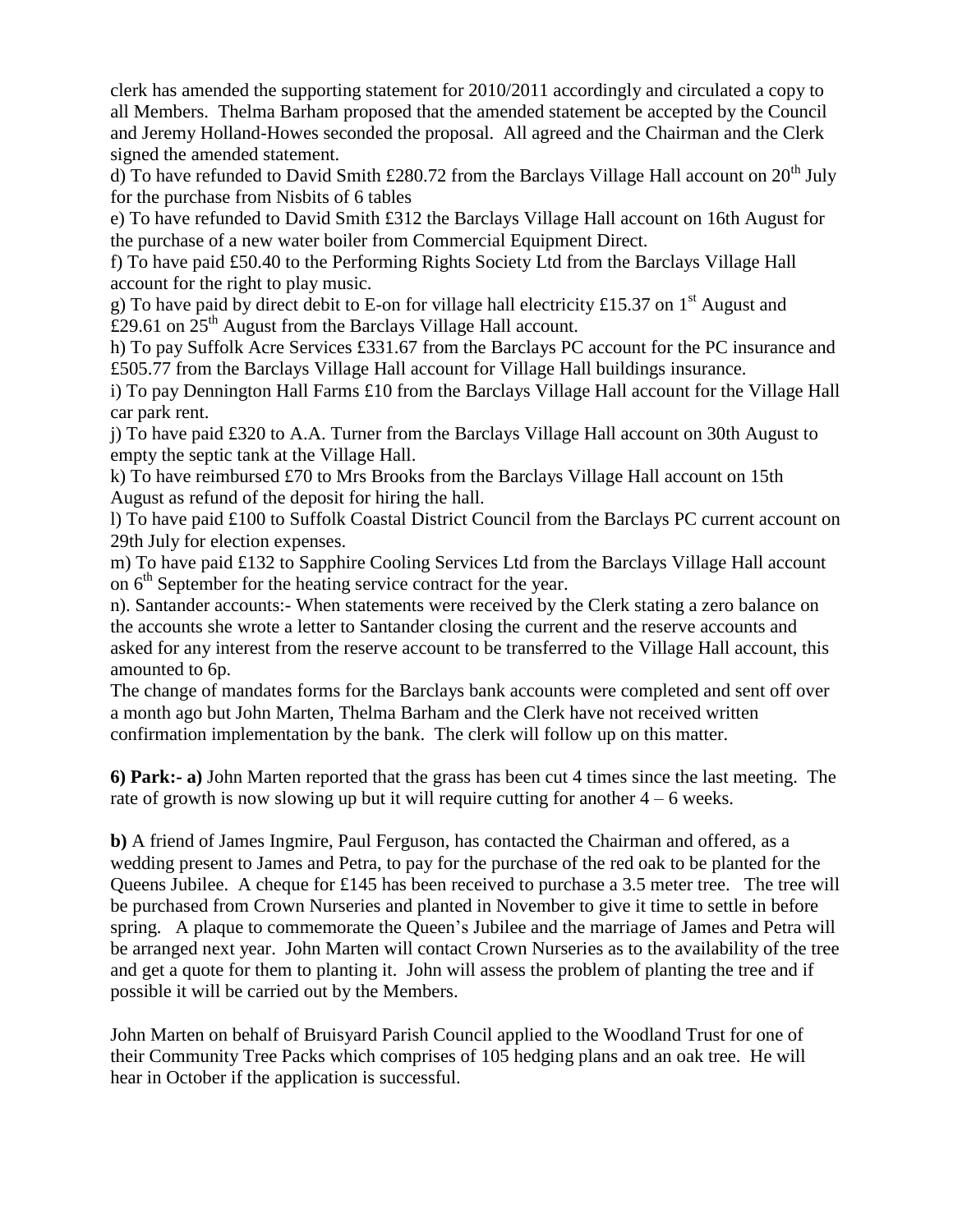**7) Coming events and dates:-** The following events have been arranged and help and support will be asked for when and if necessary:-

Country & Western evening: Sat 24 September

Beerfest: The evenings of Friday 7<sup>th</sup> and Saturday 8<sup>th</sup> October

Harvest Supper: Sat  $29<sup>th</sup>$  October, this will be run jointly by BSAC and Bruisyard PCC Bonfire Night Party: Saturday 5<sup>th</sup> November with a bonfire, fireworks, baked potatoes and BBQ Sixties evening: Saturday  $26<sup>th</sup>$  November, a dance in aid of BYP with the Bruisvard Light Orchestra playing.

There is also monthly film nights arranged with a program of films set out for the next 6 months. A new regular event is cribbage and social evening every other Tuesday starting on  $20<sup>th</sup>$ September.

**8) Mobile library consultation:-** The Council has received a consultation document and questionnaire to ascertain use of the Mobile Library. The County Council wish to reduce the number of mobile libraries they operate and plan to cut the number of stops they make, especially in the towns where there is a static library. The frequency of the stops is also under review. The questionnaire is designed for an individual to complete so John McKee as a user of the mobile library agreed to complete it and also make other users of the mobile library in the village aware of the consultation.

**9) Filling councillor vacancy and replacement of the Clerk:-** two residents, Steve Stowe and Susan Marshall have been approached and agreed that they would be willing to be co-opted as a councillor. The Members voted to ask Susan Marshall to be a member as she lives in an unrepresented part of the village and her co-option will address the imbalance of male to female members. The Clerk will inform her of the PC's decision and arrange for all the formalities to be carried out before the next meeting. Thelma Barham will inform Steve Stowe of the Members decision and thank him for his interest.

The Clerks from Badingham and Rendham have been asked in emails if they would be willing to become clerk for Bruisyard as well as their own villages but neither of them replied.

**10) Update on Heritage Housing Properties:-** Suffolk Coastal District Council is pursuing a court action to establish the title to the land next to 4 Vicarage Cottages, a Heritage property, as the tenant has repeatedly refused to vacate the land which they believe she has no title to. The tenant continues to use the land digging holes and building sheds on it. The Parish Council has at last received a letter form Flagship Housing concerning 2 Rendham Road informing them that no decision about the future of the property has been taken as yet and the Council will be informed of any decision they make. They are seeking funding to remodel the property to a modern standard. The Members expressed their frustration that the property is not being rented out even though it does not have central heating at present

They were also contacted about 3 Rendham Road which is also vacant due to the breakup of the tenant's marriage about a month ago but they have only just cleaned out the house and handed in the keys. The Members will monitor what happens to this property.

**11) Date of next meeting:**  $14^{\text{th}}$  November

**12) Miscellaneous Items:-** Out door play space Contributions annual statement has been received and Bruisyard has £2930.84 as its play group balance and £5697.40 in the Sports Group balance